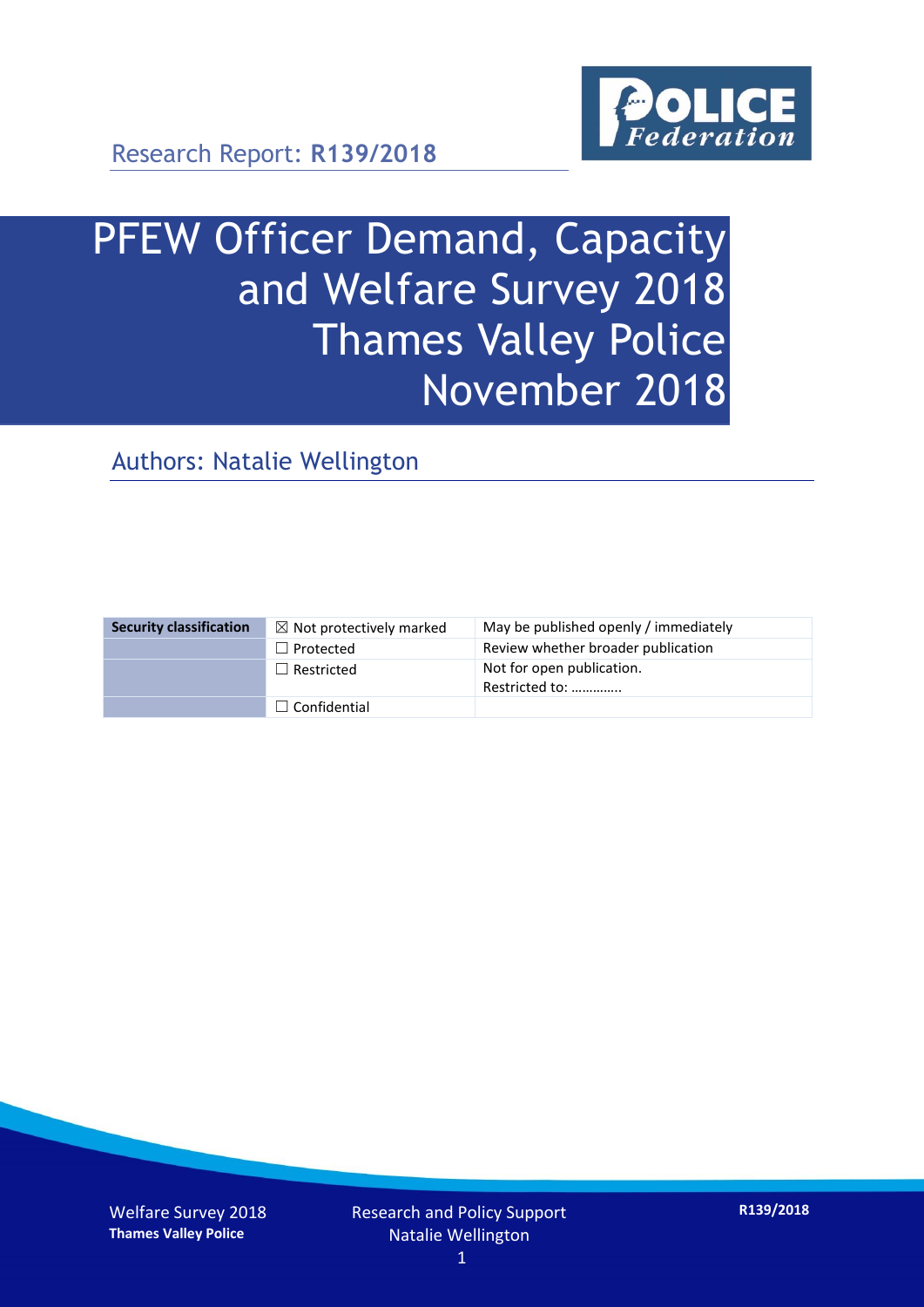### **FOREWORD**

#### **INTRODUCTION**

Over the last decade, the impact of reducing policing budgets on officer numbers has been considerable, with a 15% fall in officer numbers over a seven year period from a high of 142,056 in 2009 to 121,010 in March 2018. $^{\mathrm{i}}$  Evidence from a focus group study conducted by the PFEW<sup>ii</sup> highlighted that these reductions may be having a negative effect on officers individual wellbeing. It was within this context that the Police Federation of England and Wales (PFEW) began a biennial Demand, Capacity and Welfare Survey. The 2018 PFEW Officer Demand, Capacity and Welfare Survey is the second iteration of the survey.

This report provides a summary of responses to key questions from the 2018 PFEW Officer Demand, Capacity and Welfare Survey from respondents in Thames Valley Police.

Where appropriate, details of average responses from last year, or the police service as a whole, are also presented. However, differences across these figures have not been tested to assess whether they are statistically significant<sup>1</sup>; therefore any and all differences reported are for guidance only and must be treated with caution.

Force rankings have not been included, because not all differences are statistically significant. In addition, forces with fewer than 100 respondents were not provided with a force level report as their sample size was too small to be representative of the force as a whole and may have enabled identification of individuals based on their demographics.

Please be aware that the total number of responses for each item may vary slightly as not all items were answered by all respondents, and all percentages are rounded to the nearest whole number. In addition, the actual differences between any and all groups may be quite small and these details should be considered when interpreting the data.

 $<sup>1</sup>$  As all the data are derived from samples of the population, rather than the whole population, percentage figures calculated are strictly</sup> speaking estimates, rather than exact measures. This means that every figure has a margin of error associated with it. Hence a very small percentage difference year on year may be due to sampling, rather than to actual changes.

Welfare Survey 2018 **Thames Valley Police**

-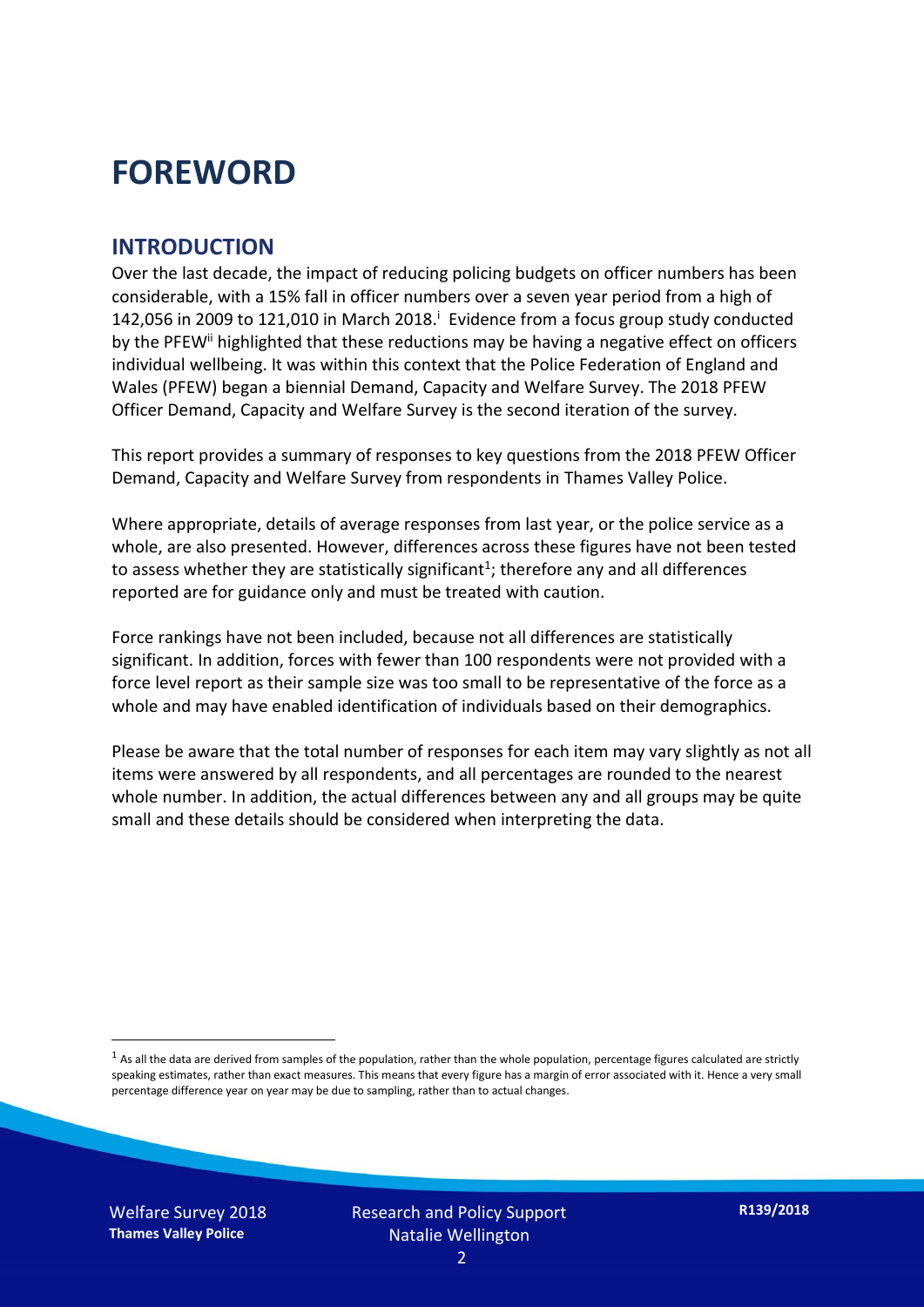#### **RESPONSE RATES AND DEMOGRAPHICS**

Survey responses were gathered over a six-week period between August and September 2018. All officers of the federated ranks in England and Wales were eligible to participate.

Analyses were conducted on a sample of 18,100 responses drawn from all 43 forces across England and Wales.<sup>2</sup> The national response rate for the 2018 survey was 15%.

Overall 4% of respondents (n=788) to the survey declined to state which force they belonged to. These responses have been included within the national data but are excluded from force-level analyses.

899 responses were received from Thames Valley Police, representing a response rate of around 22%. <sup>3</sup> The margin of error for this report has been calculated using the size of the sample and the population. At a 95% confidence level, this force report has a 3% margin of error. If the margin of error is less than 5%, it can be considered to be within the normal bounds of academic rigor.<sup>4</sup> If this threshold has not been met, the results from this report must be interpreted with caution.

65% of responses from Thames Valley Police were received from male officers and 32% of responses were from female officers. The other 3% preferred not to say or identified in another way. In regards to rank, 73% of respondents from Thames Valley Police were Constables, 20% were Sergeants, 6% were Inspectors, and 1% were Chief Inspectors. 5% of responses from Thames Valley Police were received from Black and Minority Ethnic (BME) officers.

-

 $2$  Data were removed where the respondent indicated they were not currently a police officer or they gave implausible answers – for full exclusion criteria, please see the full report.

<sup>3</sup> Based on March 2018 Home Office figures of officer headcount, for full details please see item ii in the reference section.

<sup>4</sup> The generally accepted academic standards is a 95% confidence level with a 5% (or less) margin of error.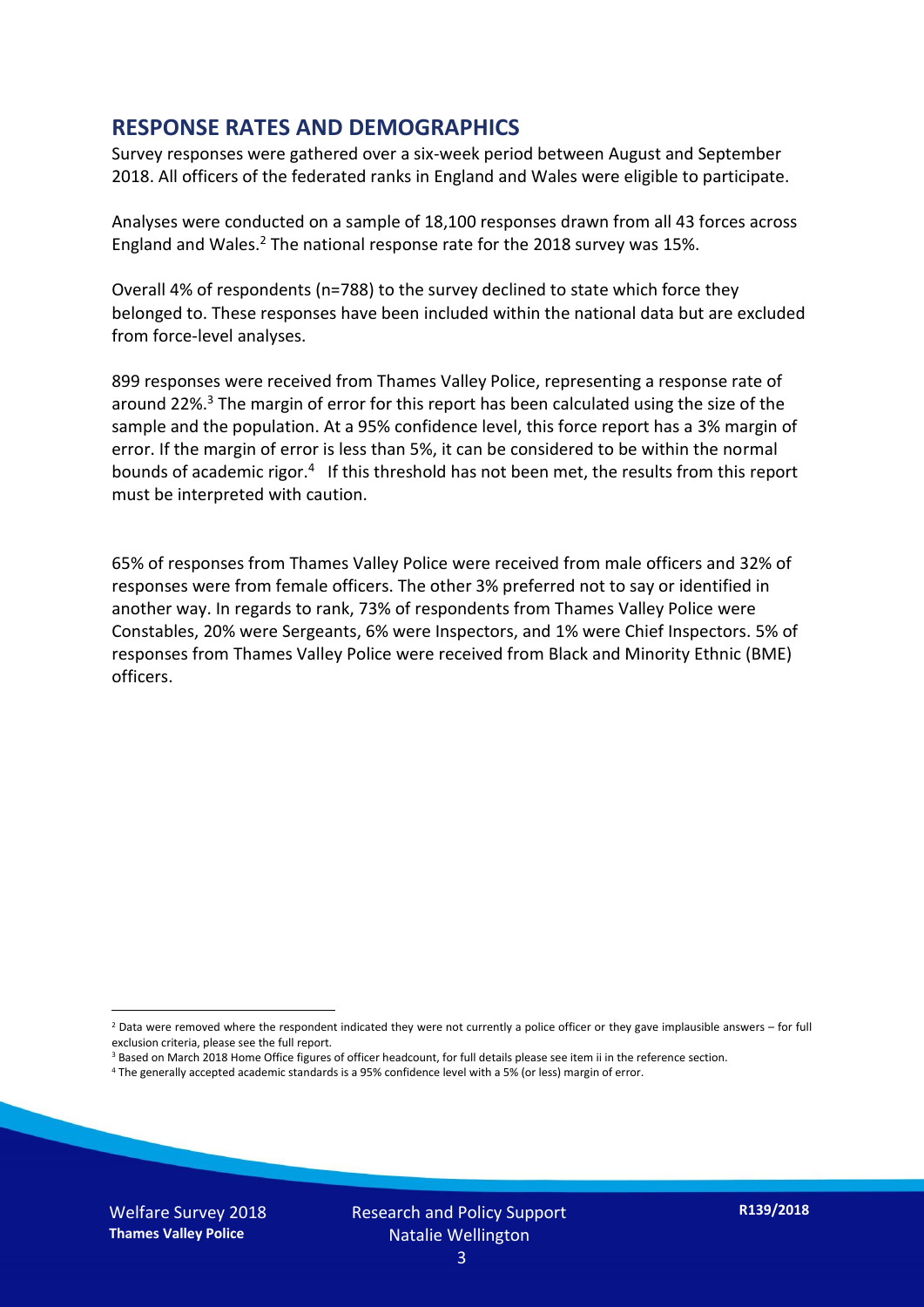### **INFOGRAPHIC**



#### **Who responded?**

**899** responses were received from Thames Valley Police, representing a **22%** response rate



Welfare Survey 2018 **Thames Valley Police**

Research and Policy Support Natalie Wellington

**R139/2018**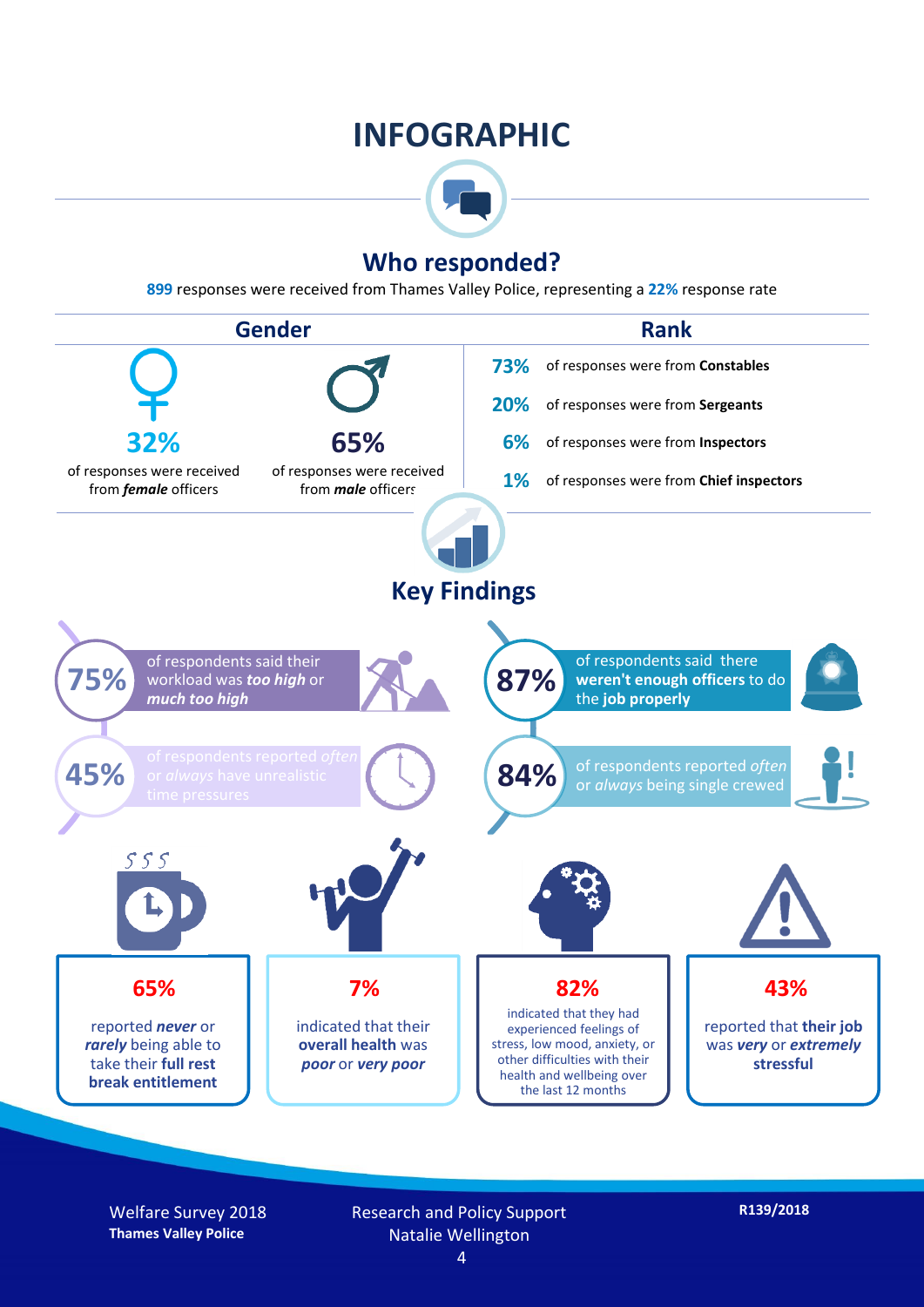### **Executive Summary**

- **899** responses were received from Thames Valley Police, representing a response rate of around **22%**.
- The average (mean) rating for overall Job satisfaction for respondents from Thames Valley Police was **4/10.**
- Frequent single crewing (often or always) was reported by **84%** of respondents from Thames Valley Police.
- **65%** of respondents from Thames Valley Police reported *never* or *rarely* being able to take their **full rest break entitlement***; higher than* the proportion in 2016.
- **75%** of respondents from Thames Valley Police said their **workload** was *too high* or *much too high; higher than* the proportion in 2016.
- **45%** of respondents from Thames Valley Police reported *often* or *always* **having unrealistic time pressures***; higher than* the proportion in 2016.
- **87%** of respondents from Thames Valley Police said there **weren't enough officers to do the job properly***; higher than* the proportion in 2016.
- **7%** said that they had **enough time engage in proactive policing** in their team/unit*; lower than* the proportion in 2016.
- **7%** of respondents from Thames Valley Police indicated that their **overall health** was *poor* or *very poor.*
- **82%** of respondents from Thames Valley Police indicated that they had **experienced feelings of stress, low mood, anxiety, or other difficulties with their health and wellbeing** over the last 12 months.
- **43%** of respondents from Thames Valley Police reported that their job was *very* or *extremely* **stressful***; higher than* the proportion in 2016.
- **20%** of Thames Valley Police respondents reported that they had suffered **one or more injuries** that required medical attention as a result of **work-related violence** in the last year.
- **16%** of Thames Valley Police respondents reported that they had suffered **one or more injuries** that required medical attention as a result of **work-related accidents**  in the last year.
- **36%** of respondents from Thames Valley Police felt that someone would be **treated differently (in a negative way)** if they disclosed difficulties with their mental health and wellbeing; *lower than* the proportion in 2016.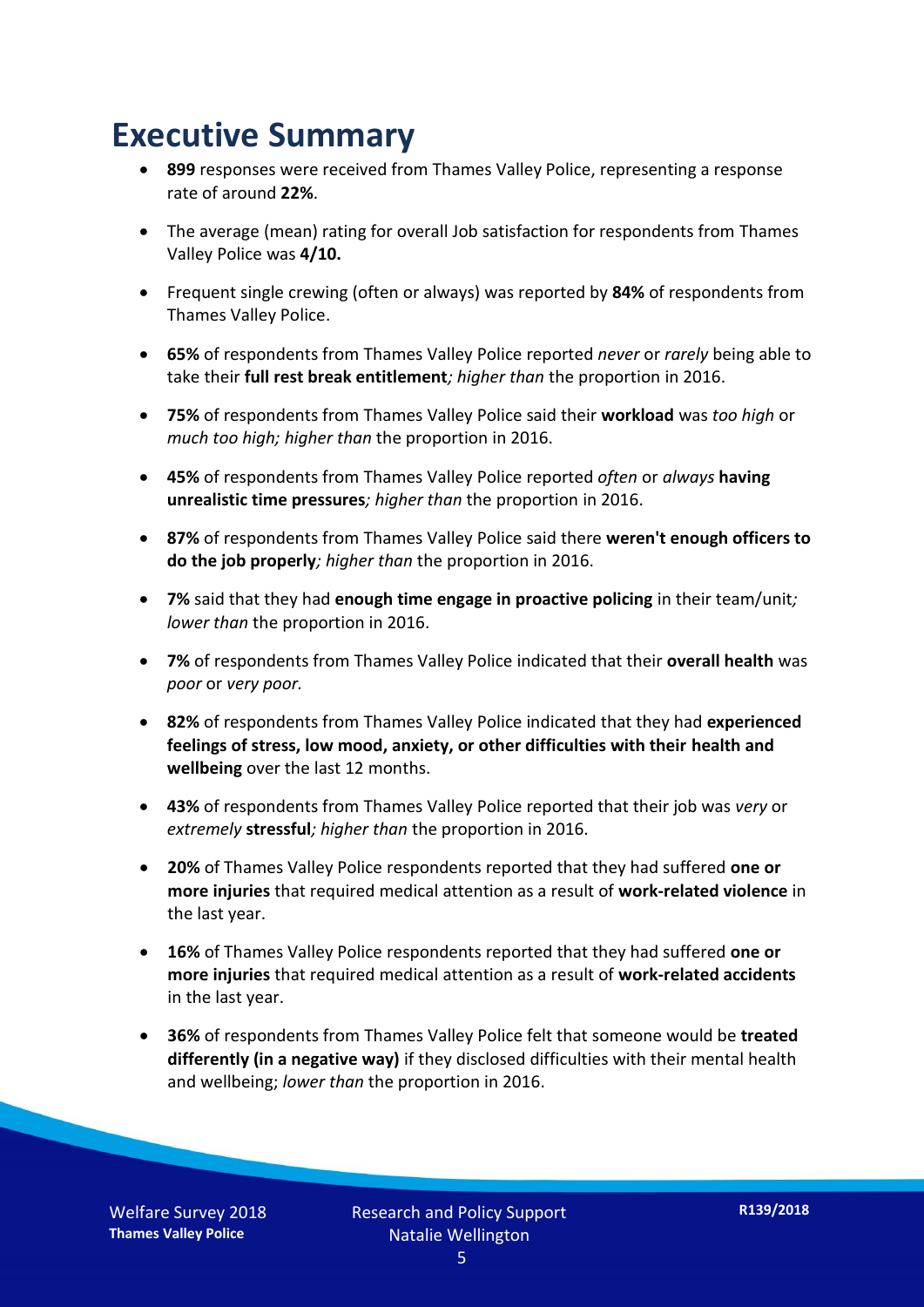## **1. WORKING ARRANGEMENTS**

#### **1.1. OVERALL JOB SATISFACTION**

Respondents were asked to rate their overall job satisfaction between 0 and 10, where 0 was 'not at all satisfied' and 10 was 'completely satisfied.'

The average (mean) rating for overall job satisfaction for respondents from Thames Valley Police was 4/10 (range 0-10), with 34% of respondents reporting an overall job satisfaction rating of 2 or less.

This can be compared to the National average of 4/10, and 32% of respondents reported an overall job satisfaction rating of 2 or less.

#### **1.2. SHIFTS**

4% of respondents from Thames Valley Police reported that their formal shift duration was more than the 8-10 hours advised by the Health and Safety Executive<sup>iii</sup> and the Police Negotiating Board,<sup>iv</sup> and 3% of respondents indicated a shift length of 12 hours or more.

7% of the national sample indicated that their formal shift duration was more than 8-10 hours, and 5% indicated a shift length of 12 hours or more.

#### **1.3. SINGLE CREWING**

Among respondents from Thames Valley Police, for whom this item was applicable, 84% reported being single crewed either *often* or *always* over the previous 12 month period. This can be compared with 75% of respondents from the national sample.

#### **1.4. BREAKS, REST DAYS AND ANNUAL LEAVE**

65% of respondents from Thames Valley Police reported *never* or *rarely being* able to take their full rest break entitlement, and 74% reported having had two or more rest days cancelled in the previous 12 month period. In addition, 37% of respondents from Thames Valley Police told us that they have not been able to take their full annual leave entitlement in the previous 12 month period.

Historical comparison for items relating to breaks, rest days and annual leave for **Thames Valley Police**, are provided in Table 1.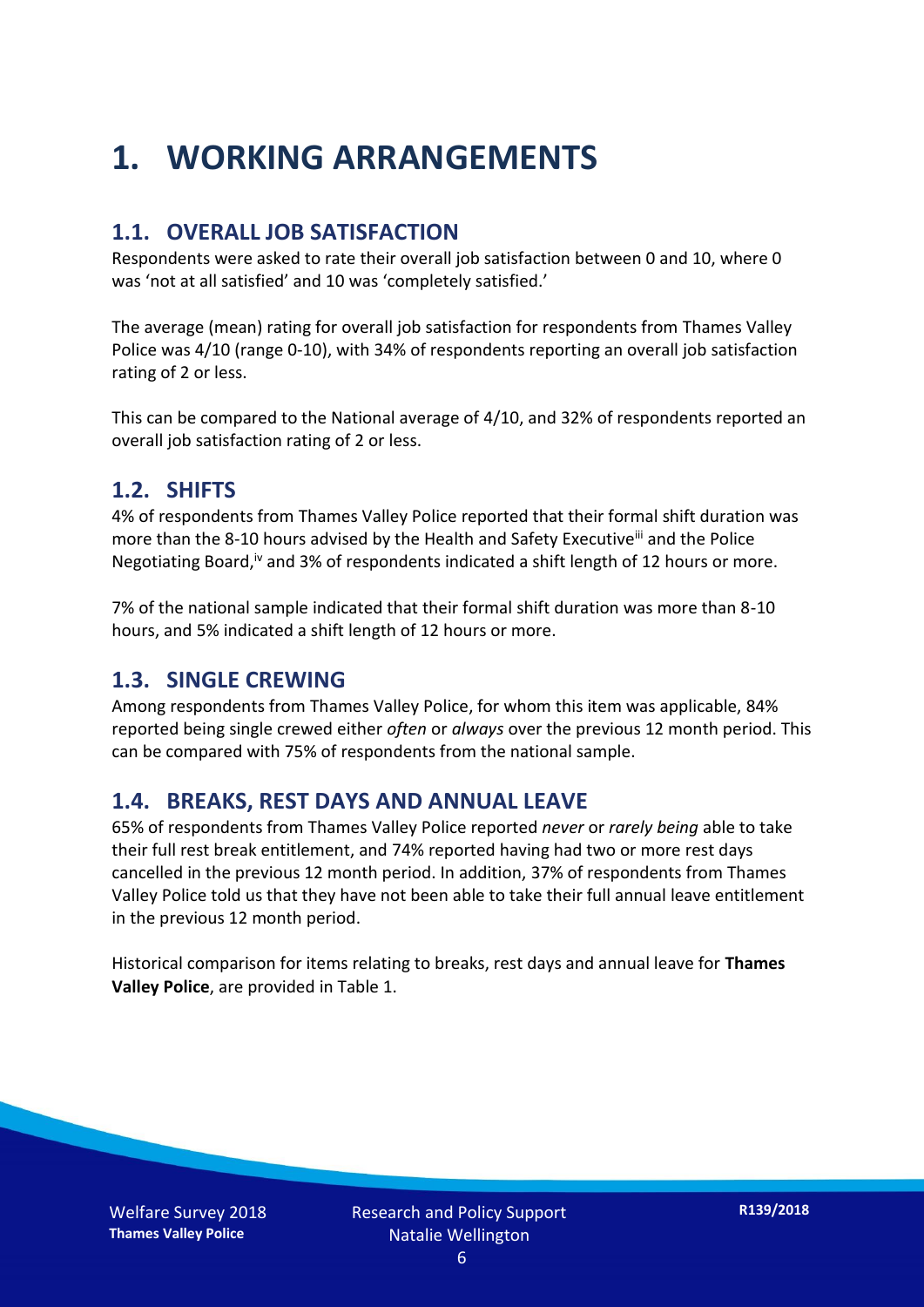| Table 1: Force level figures for breaks, rest days and<br>annual leave     | 2016 | 2018 |
|----------------------------------------------------------------------------|------|------|
| Reported being never or rarely able to take full rest<br>break entitlement | 59%  | 65%  |
| Reported having 2 or more rest days cancelled in the<br>previous 12 months | 65%  | 74%  |
| Reported being unable to take their full annual leave<br>entitlement       | 30%  | 37%  |

Historical comparisons for items relating to breaks, rest days and annual leave for the **police service as a whole**, are provided in the table below.

| Table 2: National figures for breaks, rest days and<br>annual leave        | 2016 | 2018 |
|----------------------------------------------------------------------------|------|------|
| Reported being never or rarely able to take full rest<br>break entitlement | 53%  | 52%  |
| Reported having 2 or more rest days cancelled in the<br>previous 12 months | 76%  | 67%  |
| Reported being unable to take their full annual leave<br>entitlement       | 33%  | 31%  |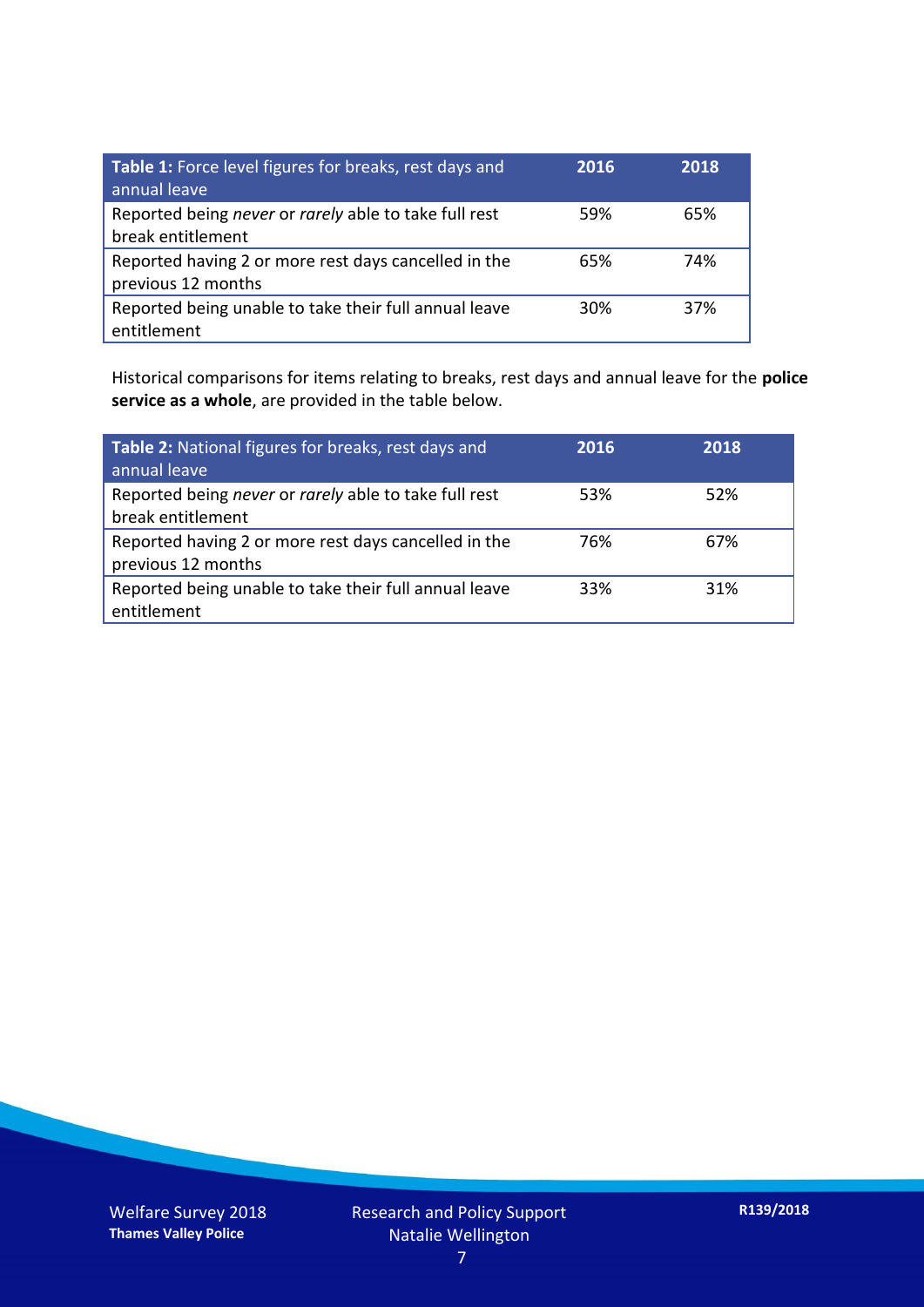### **2. DEMAND**

#### **2.1. WORKLOAD**

75% of respondents from Thames Valley Police told us that their workload is currently *too high*, or *much too high* – *higher than* the proportion from the national sample (72%) and *higher than* the proportion reported by Thames Valley Police in the 2016 Demand, Capacity and Welfare Survey.

#### **2.2. HSE MANAGEMENT STANDARDS**

The UK Health and Safety Executive published the Management Standards Indicator Tool (MSIT) to assist organisations in the assessment of workers exposure to dimensions of the psychosocial work environment that, if not properly managed, can lead to harm to health.<sup>v</sup> The 25-item version of the MSIT<sup>vi</sup> contains four items that measure job demands, which were included as part of the Demand, Capacity and Welfare Survey.

39% of respondents from Thames Valley Police told us that they *often* or *always* have unachievable deadlines, and 60% that they *often* or *always* have to neglect some tasks because they have too much to do.

Historical comparisons for the MSIT job demand items for **Thames Valley Police** are provided in the table below.

| Table 3: Force level figures for HSE MSIT job demands | 2016 | 2018 |
|-------------------------------------------------------|------|------|
| Often or always have unrealistic time pressures       | 37%  | 45%  |
| Often or always pressured to work long hours          | 30%  | 37%  |
| Often or always have to neglect some tasks because    | 45%  | 60%  |
| they have too much to do                              |      |      |
| Often or always have unachievable deadlines           | 29%  | 39%  |

Historical comparison for the MSIT job demand items for the **police service as a whole**, are provided in the table below.

| Table 4: National figures for HSE MSIT job demands | 2016 | 2018 |
|----------------------------------------------------|------|------|
| Often or always have unrealistic time pressures    | 35%  | 40%  |
| Often or always pressured to work long hours       | 26%  | 29%  |
| Often or always have to neglect some tasks because | 43%  | 54%  |
| they have too much to do                           |      |      |
| Often or always have unachievable deadlines        | 29%  | 38%  |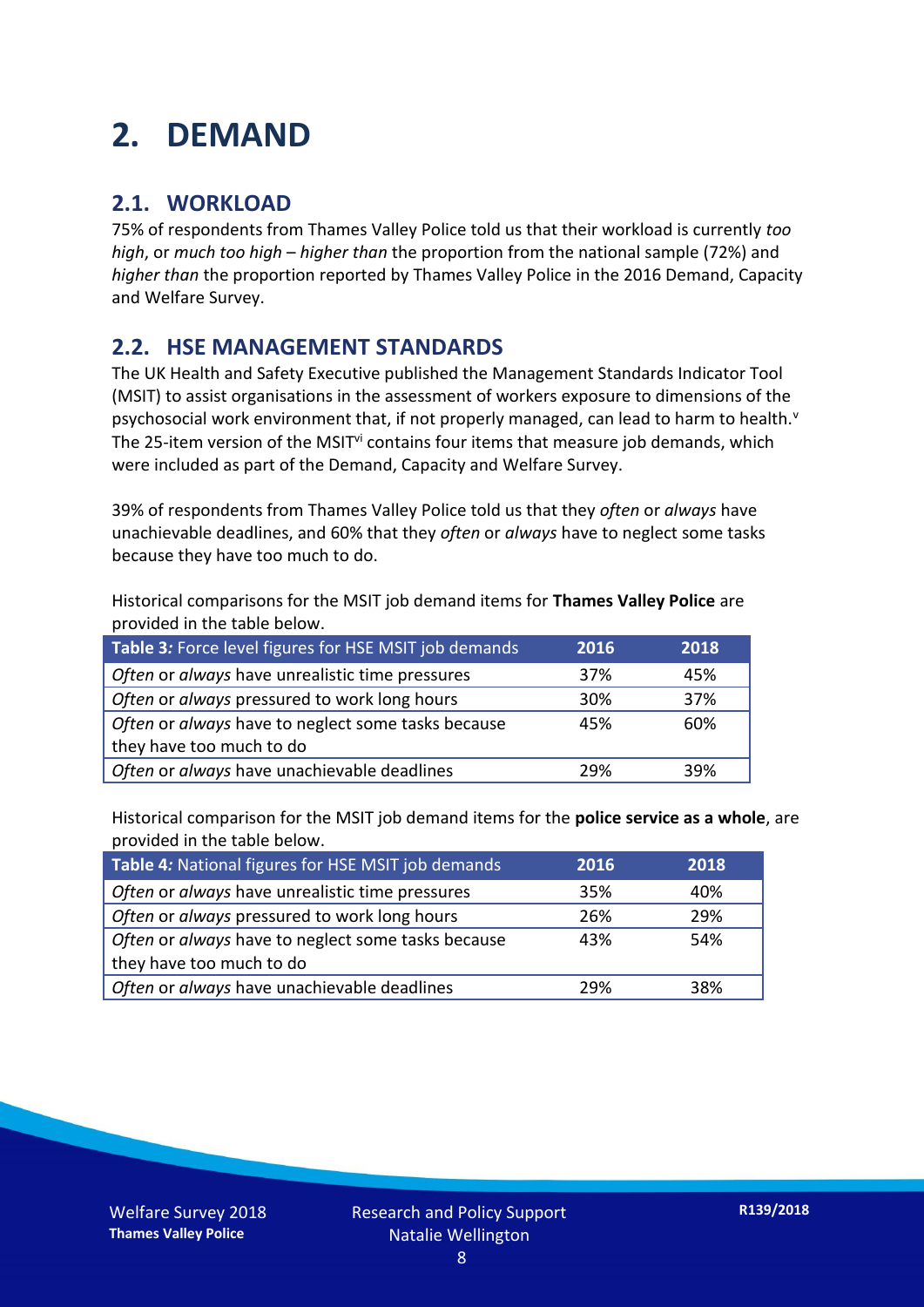#### **2.3. AMOUNT AND PACE OF WORK**

77% of respondents from Thames Valley Police *disagreed* or *strongly disagreed* that they were able to meet all of the conflicting demands on their time, whilst 7% *agreed* or *strongly agreed* that they had enough time engage in proactive policing in their team/unit. The proportion of officers from Thames Valley Police reporting to have enough time to engage in proactive policing is *lower than* the proportion in 2016.

Across the police service as a whole, 74% of respondents *disagreed* or *strongly disagreed* that they were able to meet all of the conflicting demands on their time and 90% *disagreed* or *strongly disagreed* that there are enough officers to manage all the demands made on their team/unit.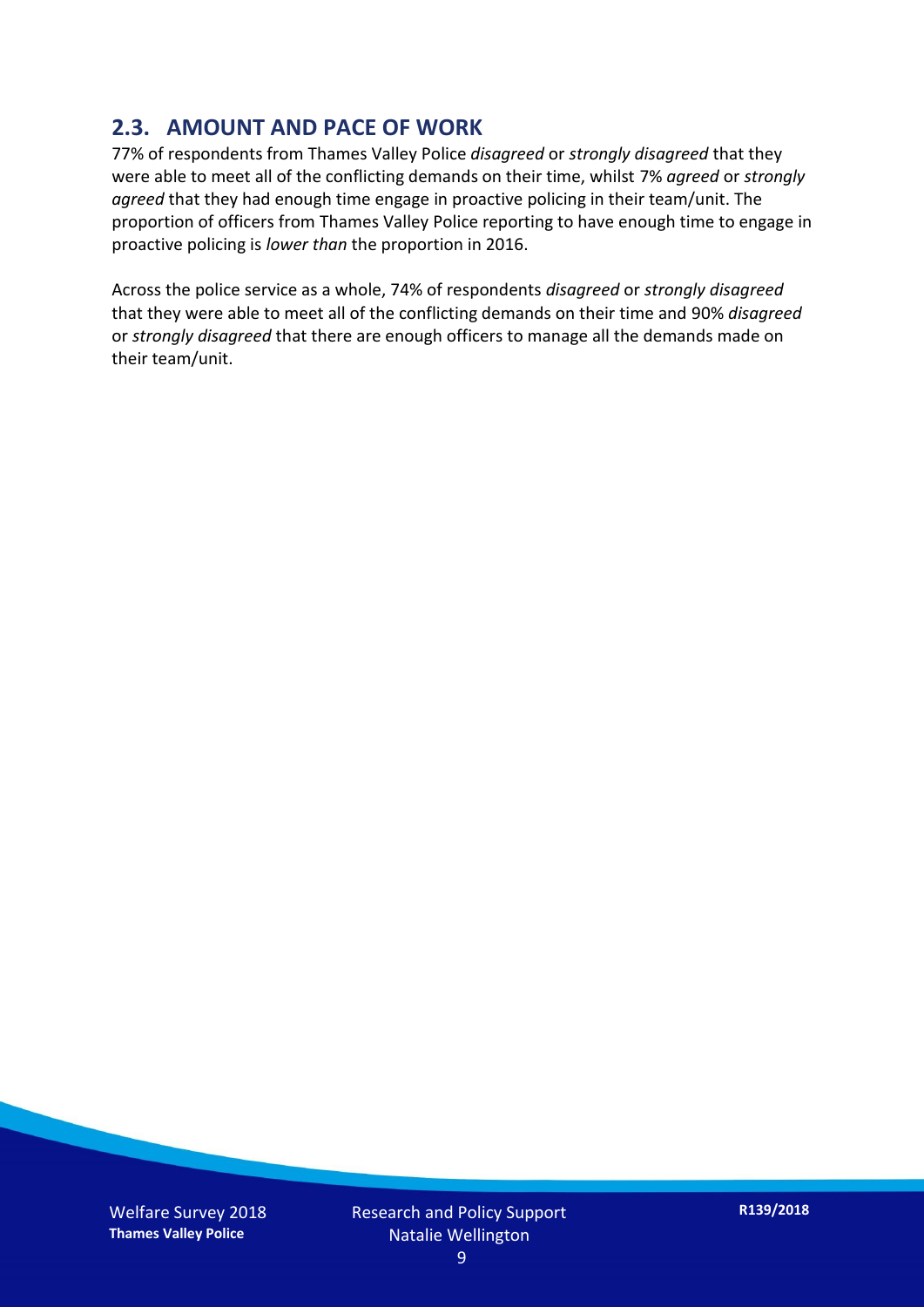## **3. CAPACITY**

#### **3.1. MINIMUM OFFICER STAFFING**

74% of respondents from Thames Valley Police indicated that their team or unit had a minimum officer staffing level.

Among respondents whose team or unit had a minimum officer staffing level, 20% indicated that this level was *never* or *rarely* achieved. This can be compared to 2016 where 12% of respondents from Thames Valley Police indicated that the minimum officer staffing level was *never* or *rarely* achieved.

#### **3.2. OFFICER STAFFING ARRANGEMENTS**

80% of respondents *disagreed* or *strongly disagreed* that the way officer staffing levels are determined in their team/unit seems to be effective; *higher than* the proportion reported in 2016.

Historical comparisons of two key items relating to capacity to deal with demand for **Thames Valley Police** are provided in the table below.

| Table 5: Force level figures for key items relating to capacity                                                     |                                                      |      |  |
|---------------------------------------------------------------------------------------------------------------------|------------------------------------------------------|------|--|
| <b>Statements</b>                                                                                                   | % of respondents who<br>disagreed with the statement |      |  |
|                                                                                                                     | 2016                                                 | 2018 |  |
| There are enough officers in my team/unit for me to do<br>my job properly                                           | 75%                                                  | 87%  |  |
| In my experience, we generally have enough officers to<br>manage all the demands being made on us as a<br>team/unit | 86%                                                  | 92%  |  |

Historical comparisons of the same items for the **police service as a whole** are provided in the table below.

| Table 6: National figures for key items relating to capacity                                                        |                                                      |      |  |  |
|---------------------------------------------------------------------------------------------------------------------|------------------------------------------------------|------|--|--|
| <b>Statements</b>                                                                                                   | % of respondents who<br>disagreed with the statement |      |  |  |
|                                                                                                                     | 2016                                                 | 2018 |  |  |
| There are enough officers in my team/unit for me to do<br>my job properly                                           | 78%                                                  | 83%  |  |  |
| In my experience, we generally have enough officers to<br>manage all the demands being made on us as a<br>team/unit | 85%                                                  | 90%  |  |  |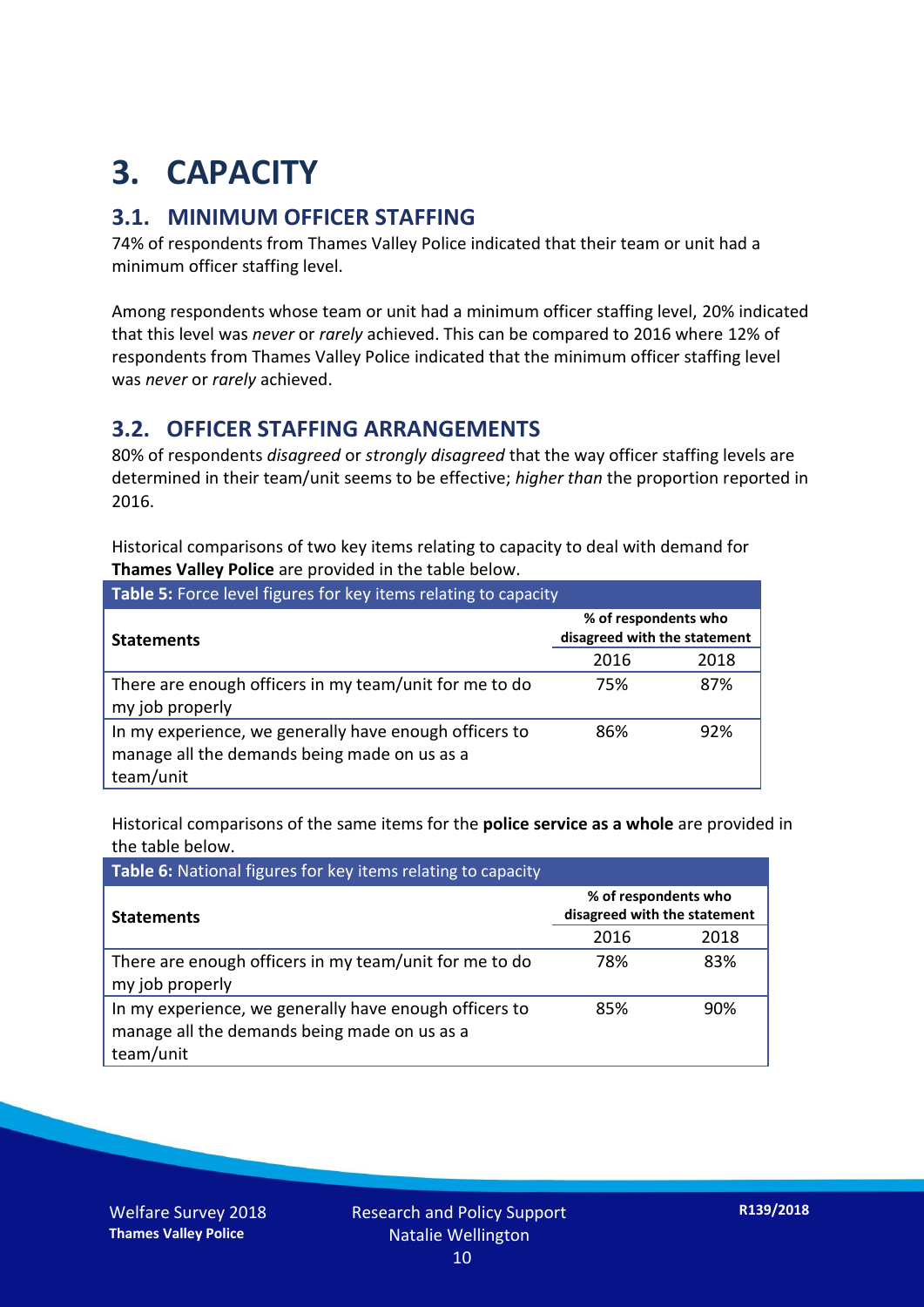## **4. HEALTH AND WELLBEING**

#### **4.1. OVERALL LIFE SATISFACTION**

Respondents were asked to rate their overall life satisfaction between 0 and 10, where 0 was 'not at all satisfied' and 10 was 'completely satisfied.'

The average (mean) rating for overall life satisfaction for respondents from Thames Valley Police was 5/10 (range 0-10). 16% of respondents reported life satisfaction rating of 2 or less.

These results can be compared to the National average of 6/10, with 15% of respondents reporting an overall life satisfaction rating of 2 or less.

#### **4.2. OVERALL PHYSICAL HEALTH**

Participants were asked to rate their overal health on a scale from *very good* to *very poor*. An historical comparison for both national and local figures for this item are below.

| Table 7: Self-rated overall physical health |                       | 2016 | 2018 |
|---------------------------------------------|-----------------------|------|------|
|                                             | Very poor             | 0%   | 1%   |
|                                             | Poor                  | 16%  | 6%   |
| <b>Force level figures</b>                  | Neither good nor poor | 23%  | 17%  |
|                                             | Good                  | 48%  | 57%  |
|                                             | Very good             | 13%  | 19%  |
| <b>National figures</b>                     | Very poor             | 1%   | 1%   |
|                                             | Poor                  | 11%  | 6%   |
|                                             | Neither good nor poor | 23%  | 17%  |
|                                             | Good                  | 53%  | 54%  |
|                                             | Very good             | 13%  | 23%  |

#### **4.3. SINGLE ITEM INDICATOR OF STRESS**

Work related stress was measured using a single-item measure. 43% of respondents from Thames Valley Police presented with a non-diagnostic case of work-related stress.<sup>vii</sup>

This is *higher than* the proportion reported in the 2016 iteration of this survey and *lower than* the proportion reported in this year's national results.

Stress outside of work was assessed using an adaptation of the work-related stress measure. 9% of respondents from Thames Valley Police presented with a non-diagnostic case of stress outside of work.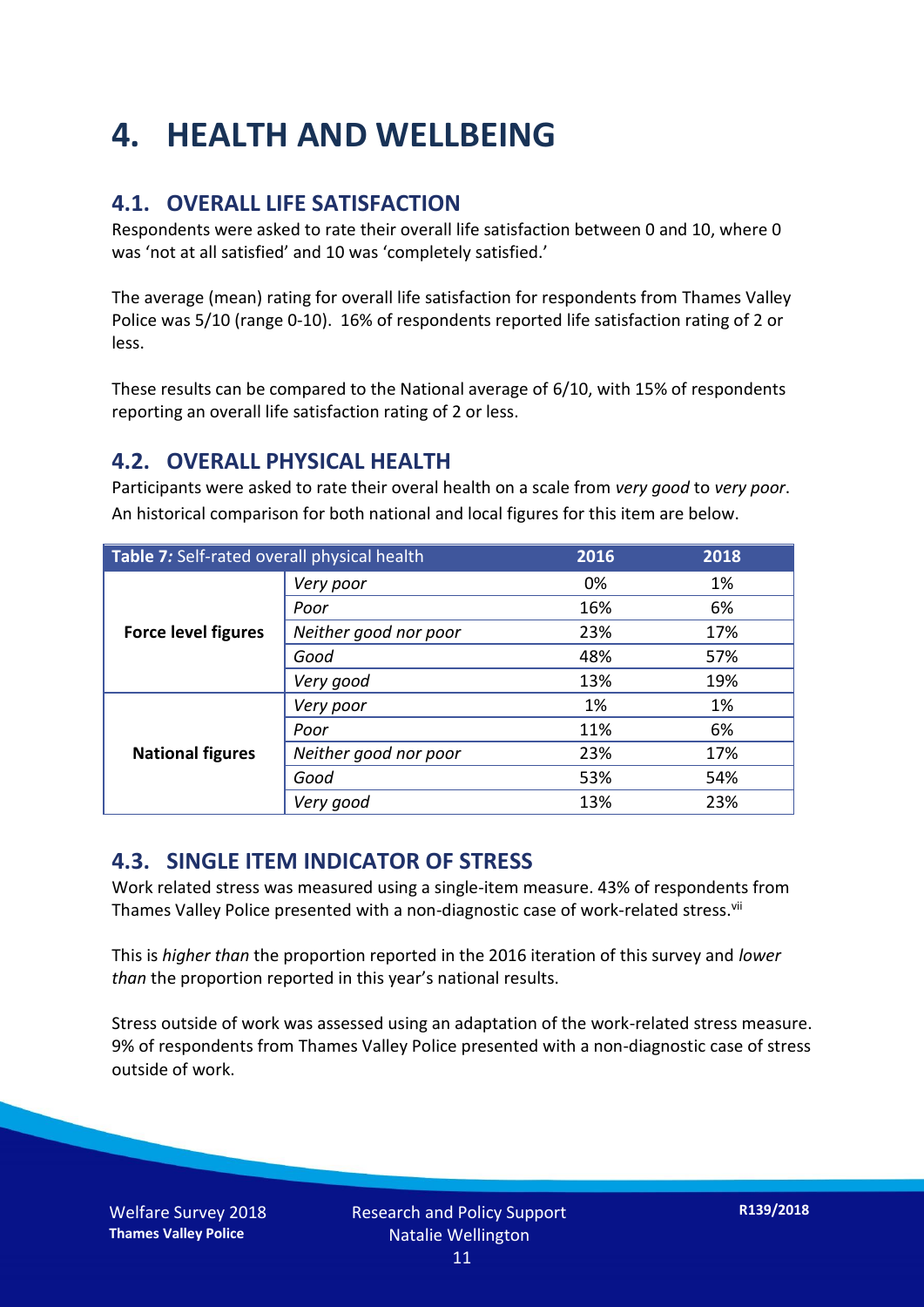#### **4.4. SINGLE ITEM INDICATOR FOR MENTAL HEALTH**

A top-level broad overview of mental wellbeing was established using an item that asked respondents to indicate whether they had experienced feelings of stress, low mood, anxiety, or other difficulties with their health and wellbeing over the last 12 months.

82% of respondents from Thames Valley Police indicated that they had experienced feelings of stress, low mood, anxiety, or other difficulties with their health and wellbeing over the last 12 months; with 95% also indicating that these feelings were caused, or made worse by work.

#### **4.5. MENTAL WELLBEING**

Mental wellbeing can be broadly conceptualized as having two dimensions. The first concerns positive affect (i.e. pleasurable aspects of wellbeing such as feelings of optimism, cheerfulness, and relaxation). The second concerns psychological functioning (i.e. such as clear thinking, self-acceptance, personal development, competence, and autonomy).

To investigate mental wellbeing in more detail the two-dimensional structure of mental wellbeing described above was assessed using the short Warwick-Edinburgh Mental Wellbeing Scale (SWEMWBS). viii The scale asks individuals to rate their experience during the last two weeks for seven positively framed statements.

SWEMWBS findings for **Thames Valley Police** are presented in the table below alongside those for national sample for 2016 and 2018.

**Table 8**: % of respondents that reported experiencing the following positive aspects of wellbeing *rarely* or *none of the time* over the previous 2 weeks

|                                               | <b>National figures</b> |      |      | <b>Force level figures</b> |  |
|-----------------------------------------------|-------------------------|------|------|----------------------------|--|
| <b>SWEMWBS item</b>                           | 2016                    | 2018 | 2016 | 2018                       |  |
| I've been feeling optimistic about the future | 62%                     | 36%  | 53%  | 35%                        |  |
| I've been feeling useful                      | 28%                     | 25%  | 25%  | 26%                        |  |
| I've been feeling relaxed                     | 60%                     | 48%  | 61%  | 51%                        |  |
| I've been dealing with problems well          | 20%                     | 19%  | 18%  | 18%                        |  |
| I've been thinking clearly                    | 16%                     | 16%  | 17%  | 16%                        |  |
| I've been feeling close to other people       | 34%                     | 28%  | 35%  | 28%                        |  |
| I've been able to make up my own mind         | 13%                     | 10%  | 12%  | 10%                        |  |
| about things                                  |                         |      |      |                            |  |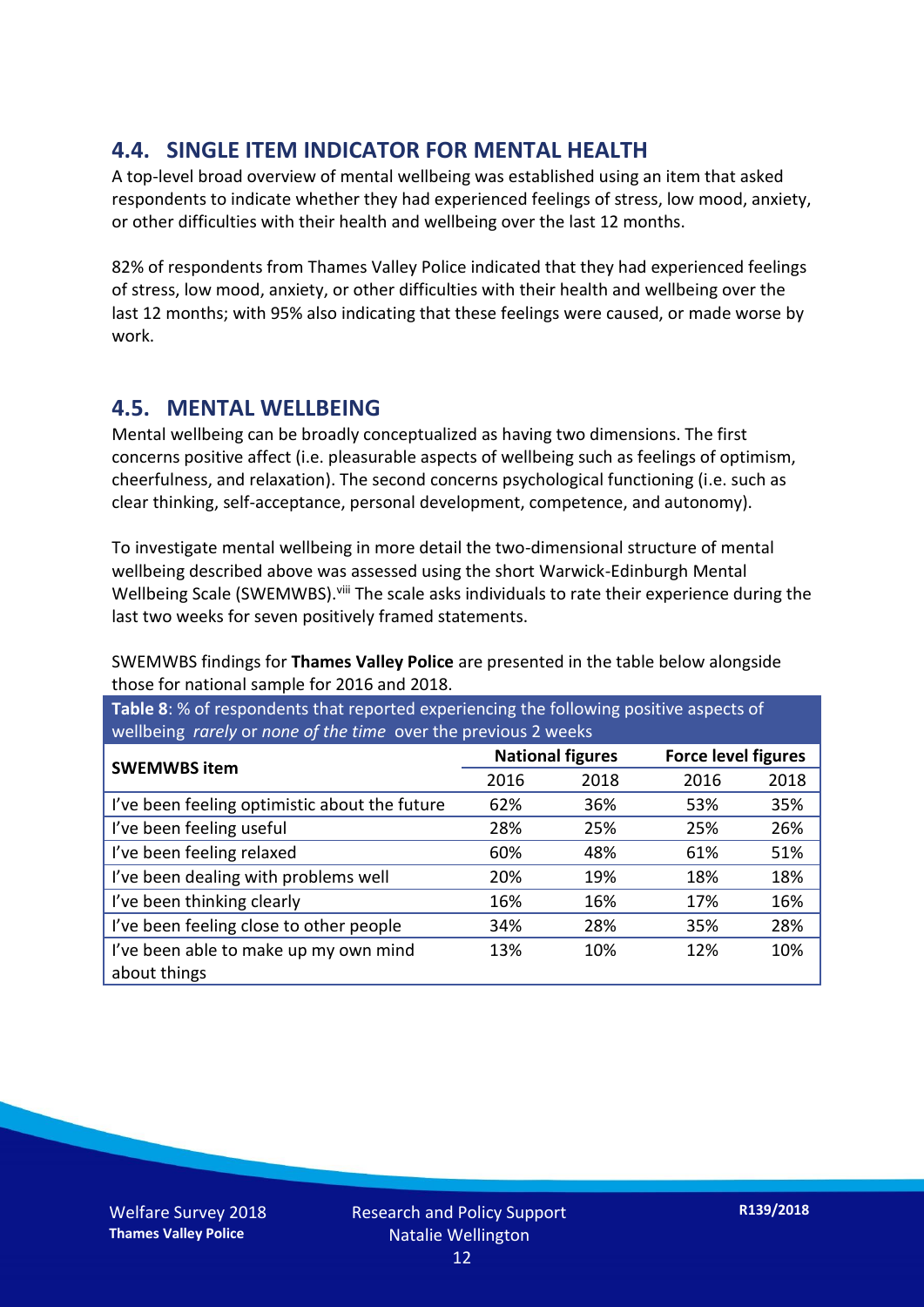#### **4.6. HELP SEEKING**

A question was applied to identify those who had ever **sought help** for feelings of stress, low mood, anxiety, or any other difficulties with mental health and wellbeing. Examples of sources of help were provided including GP, occupational health department, psychologist, therapist, and counsellor.

42% of responses from Thames Valley Police had previously sought help for feelings of stress, low mood, anxiety or other difficulties with their mental health and wellbeing, 56% of which had done so within the last 12 months.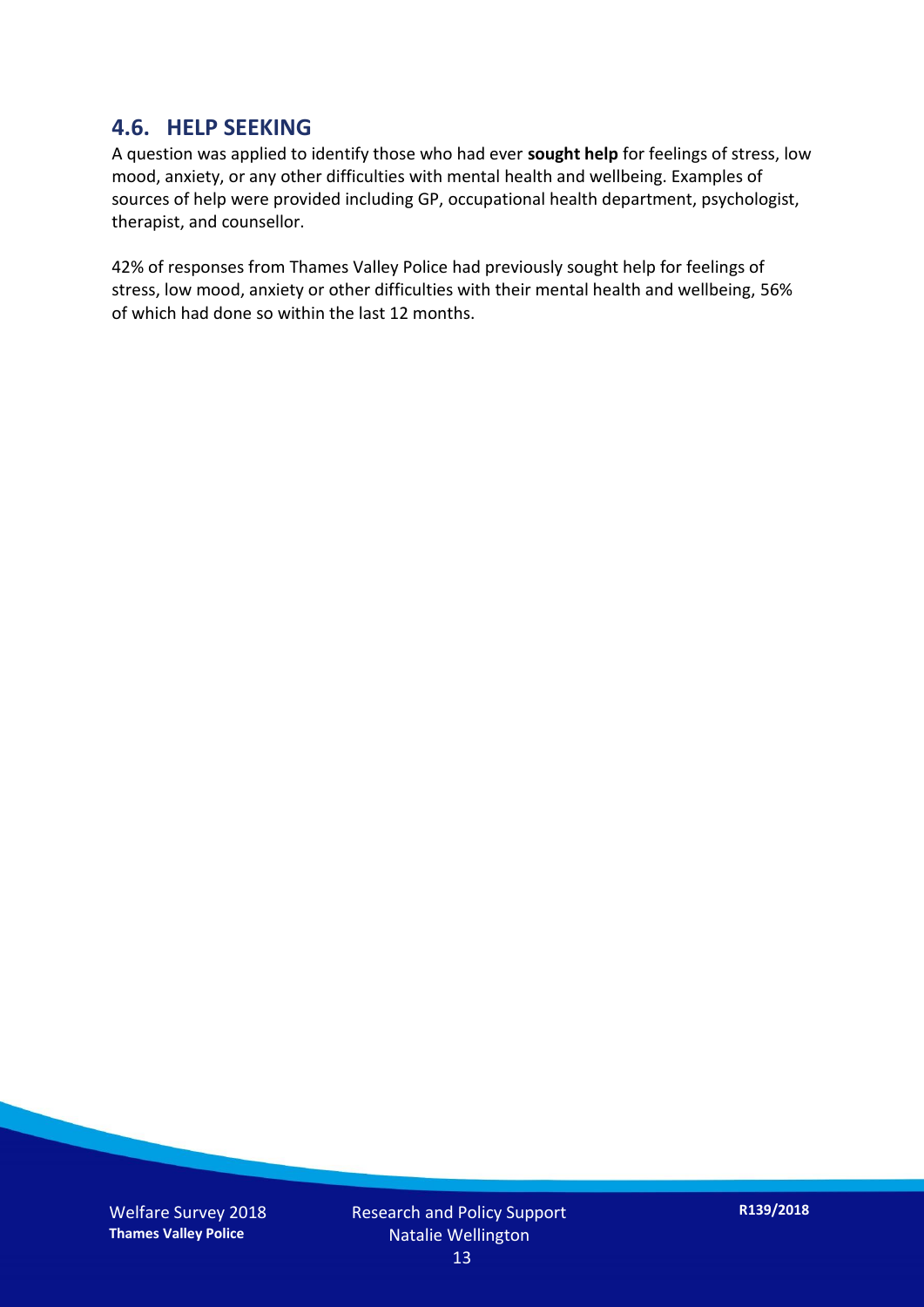### **5. ABSENCE BEHAVIOUR**

#### **5.1. ABSENCE**

58% of respondents from Thames Valley Police reported one or more days of sickness absence and 35% of respondents indicated that at least one day of their sickness absence was attributable to stress, depression, or anxiety.

The national proportion of respondents who had taken one or more days of sickness absence was 56% and 32% of respondents indicated that at least one day of their sickness absence was attributable to stress, depression, or anxiety.

#### **5.2. PRESENTEEISM AND LEAVEISM**

Presenteeism is the act of attending work while ill. This has been shown to be associated with subsequent health decline, particularly in relation to burnout,  $\alpha$  and can to lead to elevated absenteeism.<sup>x</sup> Moreover, evidence suggests that presenteeism can compound the effects of the initial illness and negatively influence job satisfaction, resulting in negative job attitudes and withdrawal from work.<sup>xi</sup>

Leaveism is a recently coined term to describe hidden sickness absence and work undertaken during rest periods, including using allocated time off such as annual leave entitlements to take time off when they are in fact unwell.

Findings for Thames Valley Police are presented in the graph below.



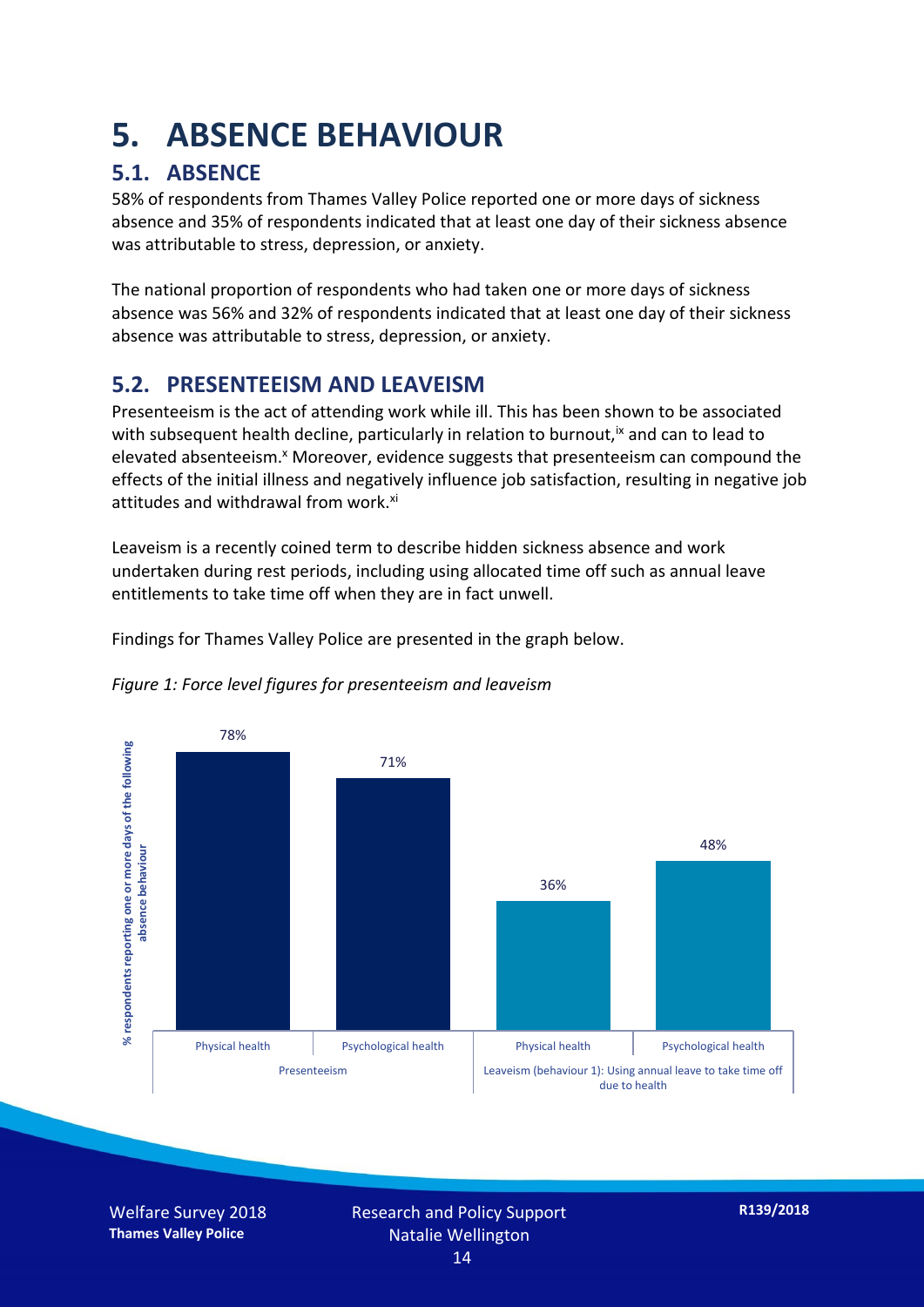### **6. Violence and physical injuries**

#### **6.1. VIOLENCE**

Verbal and physical violence was assessed using four questions regarding how often officers received verbal insults, verbal threats, unarmed physical attacks, and attacks with a weapon from members of the public over the previous 12 months. Findings are presented in the table below.

**Table 9:** Force level figures for frequency of verbal and physical violence from members of the public

| Type of violent victimisation                      | % of respondents indicating frequency<br>of experience as at least once a week |      |  |
|----------------------------------------------------|--------------------------------------------------------------------------------|------|--|
|                                                    | 2016                                                                           | 2018 |  |
| Verbal insults (e.g., swearing, shouting, abuse)   | 46%                                                                            | 34%  |  |
| Verbal threats (e.g., threat of hitting, threat of | 24%                                                                            | 19%  |  |
| kicking)                                           |                                                                                |      |  |
| *Spitting assaults (i.e. being deliberately spat   |                                                                                | 2%   |  |
| upon)                                              |                                                                                |      |  |
| Unarmed physical attacks (e.g., struggling to      | 15%                                                                            | 12%  |  |
| get free, wrestling, hitting, kicking)             |                                                                                |      |  |
| Use of a deadly weapon (e.g., stick, bottle, axe,  | 1%                                                                             | 1%   |  |
| firearm)                                           |                                                                                |      |  |

\*Spitting assaults data was only available from 2018.

#### **6.2. INJURIES**

20% of Thames Valley Police respondents reported that they had suffered one or more injuries that required medical attention as a result of work-related **violence** in the last year – losing more than 468 days in sickness absence.

This is *lower than* the proportion reporting one or more injuries as a result of work-related **violence** than reported in the 2016 iteration of this survey and *lower than* the proportion compared to this year's national results.

16% of Thames Valley Police respondents also reported that they had suffered one or more injuries that required medical attention as a result of work-related **accidents** in the last year – losing more than 446 days in sickness absence.

This is *lower than* the proportion reporting one or more injuries as a result of work-related **accidents** in the 2016 iteration of this survey and *higher than* the proportion compared to this year's national results.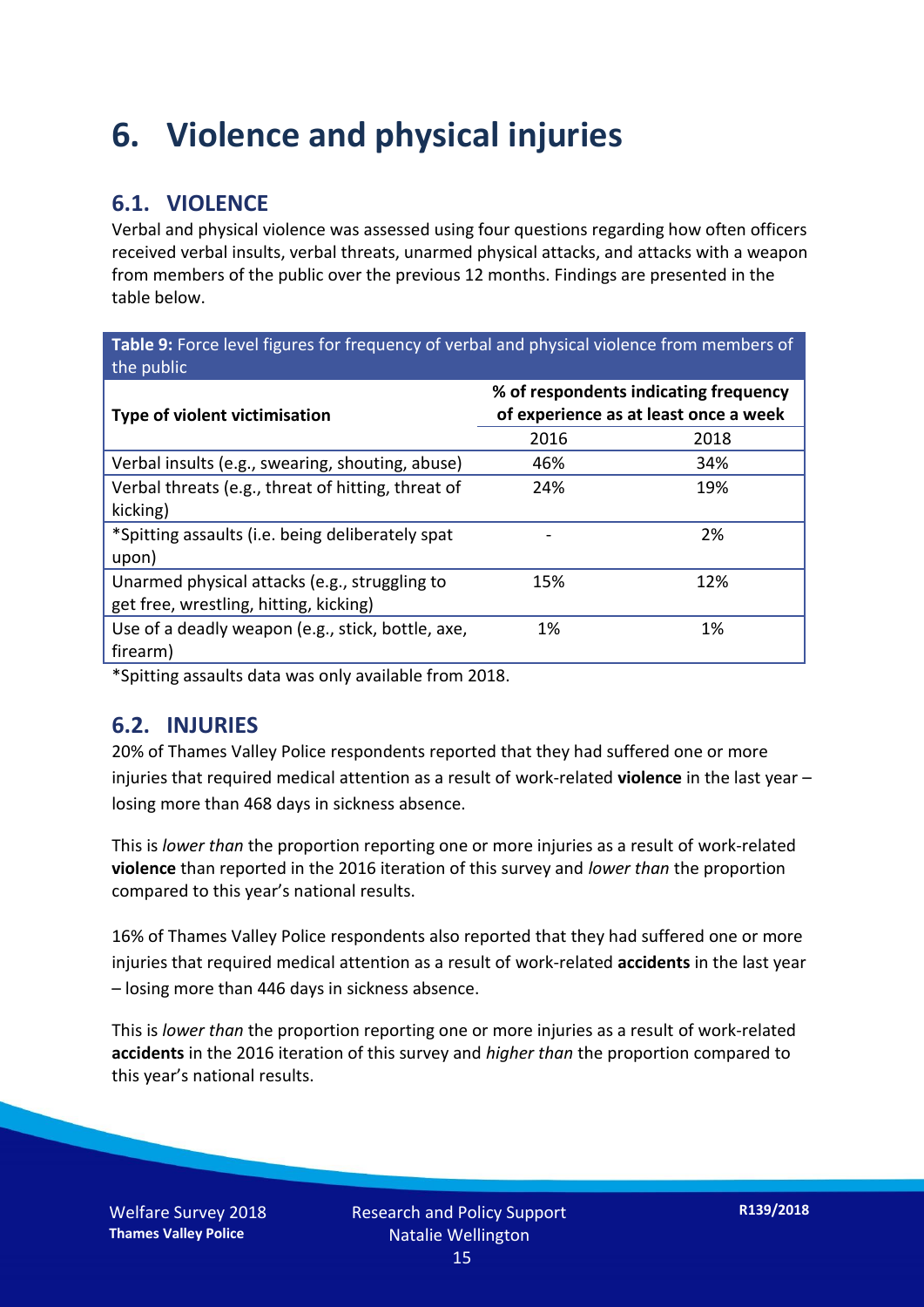## **7. ORGANISATIONAL SUPPORT: MENTAL HEALTH & WELLBEING**

Participants who indicated that they had sought help for difficulties with mental health and wellbeing were presented with additional questions concerning disclosure to a line manager.

#### **7.1. DISCLOSURE**

70% of respondents from Thames Valley Police, for whom it was applicable, reported that they had disclosed seeking mental health and wellbeing support to their line managers. This can be compared with 62% from the same survey in 2016.

#### **7.2. REASONS FOR NON-DISCLOSURE**

Respondents who did not disclose to their line managers that they had sought mental health and wellbeing support, were asked to indicate why. Findings are presented in the table below.

| Table 10: Reasons for non-disclosure                        |                     |                 |
|-------------------------------------------------------------|---------------------|-----------------|
|                                                             | % of total mentions |                 |
| Item                                                        | Force level         | <b>National</b> |
|                                                             | figures             | figures         |
| I was worried that my other colleagues would find out       | 9%                  | 10%             |
| I thought it would negatively affect my opportunities for   | 12%                 | 11%             |
| promotion and/or specialising                               |                     |                 |
| It wasn't affecting my work                                 | 9%                  | 7%              |
| I didn't want to be treated differently (in a negative way) | 12%                 | 13%             |
| I felt it was a personal matter                             | 20%                 | 20%             |
| I have had negative experiences of disclosing in the past   | 6%                  | 6%              |
| I thought it would have a negative impact on my career      | 11%                 | 10%             |
| There is a negative attitude in the police service towards  | 12%                 | 12%             |
| people who experience difficulties with their mental health |                     |                 |
| and wellbeing                                               |                     |                 |
| I did not think my line manager would treat me with         | 6%                  | 7%              |
| empathy                                                     |                     |                 |
| For reasons other than those listed above                   | 4%                  | 4%              |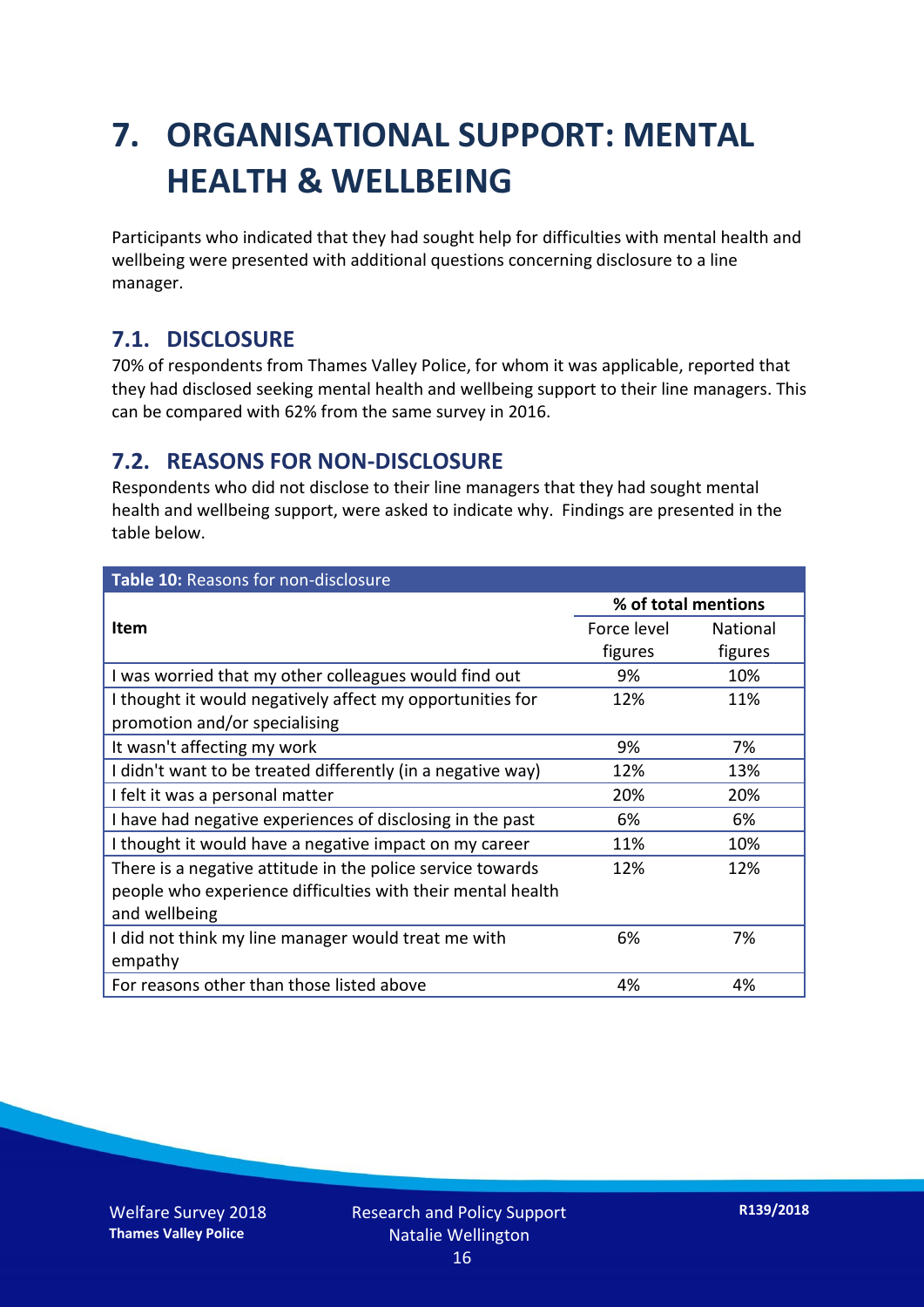#### **7.3. ATTITUDES TO MENTAL HEALTH AND WELLBEING**

All respondents were asked about the attitude of the police service towards mental health and wellbeing.

Respondents were provided with a list of statements, and asked to indicate the extent to which they agreed or disagreed with the statement.

The table below shows the percentage of respondents who agreed with three key statements about the police services attitudes towards mental health and wellbeing for both Thames Valley Police, and the police service as a whole.

| Table 11: Attitudes to mental health and wellbeing |                                                    |                  |  |
|----------------------------------------------------|----------------------------------------------------|------------------|--|
| <b>Statements</b>                                  | % of respondents that agreed with<br>the statement |                  |  |
|                                                    | Force level figures                                | National figures |  |
| The police service encourages staff to talk openly | 63%                                                | 45%              |  |
| about mental health and wellbeing                  |                                                    |                  |  |
| Someone would be treated differently (in a         | 36%                                                | 37%              |  |
| negative way) if they disclosed difficulties with  |                                                    |                  |  |
| their mental health and wellbeing                  |                                                    |                  |  |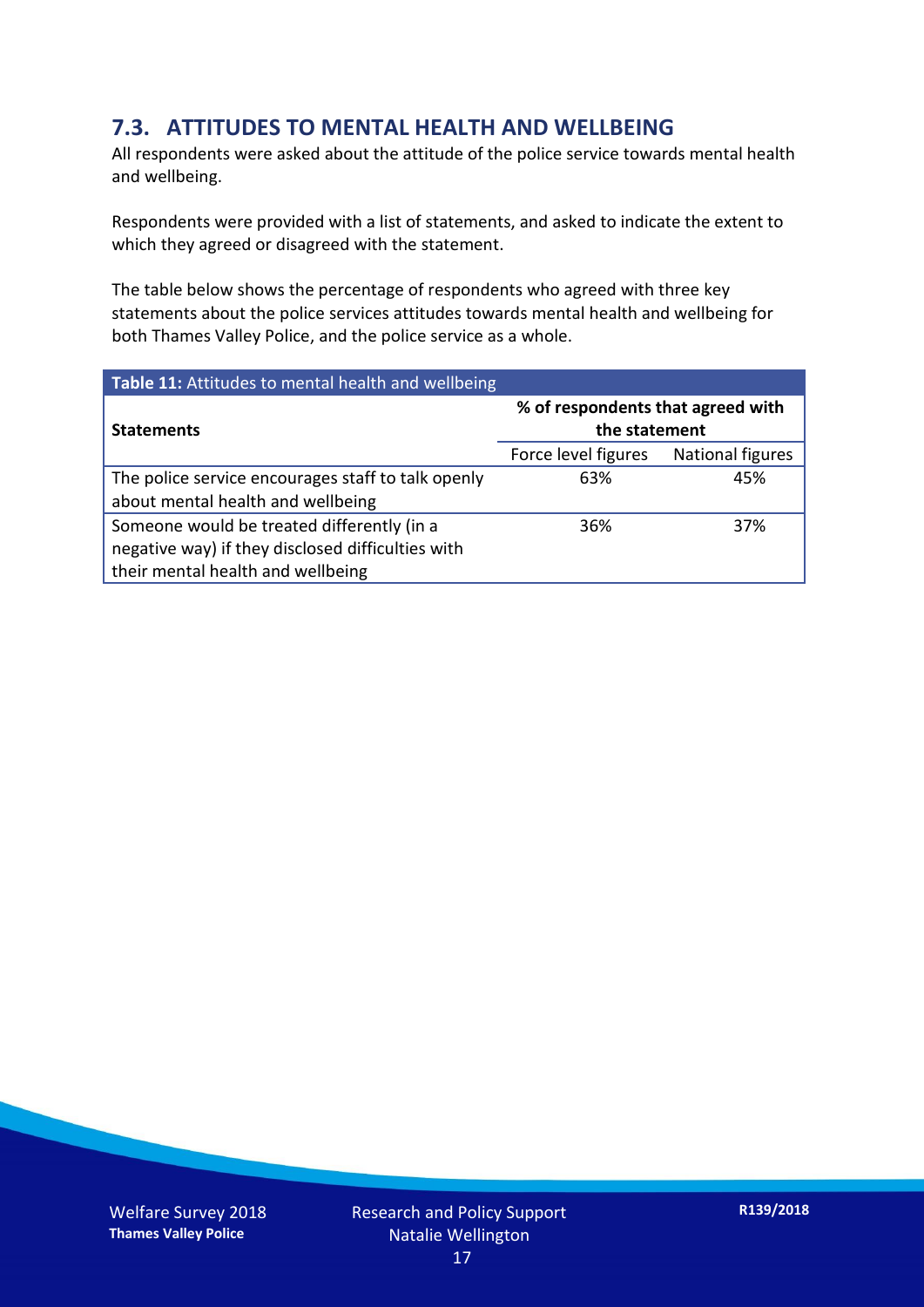### **8. Notes for JBBs**

Additional findings from the 2018 Demand, Capacity and Welfare survey are available on request from the Research and Policy department. Additional topics include, but are not limited to:

- Morale,
- Fatigue and sleep,
- Managerial mental health and wellbeing support,
- Organisational change, and
- Organisational justice.

The findings of the survey can also be broken down in more detail in terms of different demographic groups, such as rank, role or length of service. However please be aware that we can only go into a certain level of detail with this demographic data in order to preserve respondents' confidentiality.

JBBs wishing to obtain further information can contact [ResearchandDataCollection@polfed.org](mailto:ResearchandDataCollection@polfed.org) to discuss their requirements.

The Research and Policy Department only has one member of staff responsible for these data requests; please bear this in mind in terms of turnaround times and the amount of data you request when contacting the team.

All other interested parties should speak to their local JBB in the first instance.